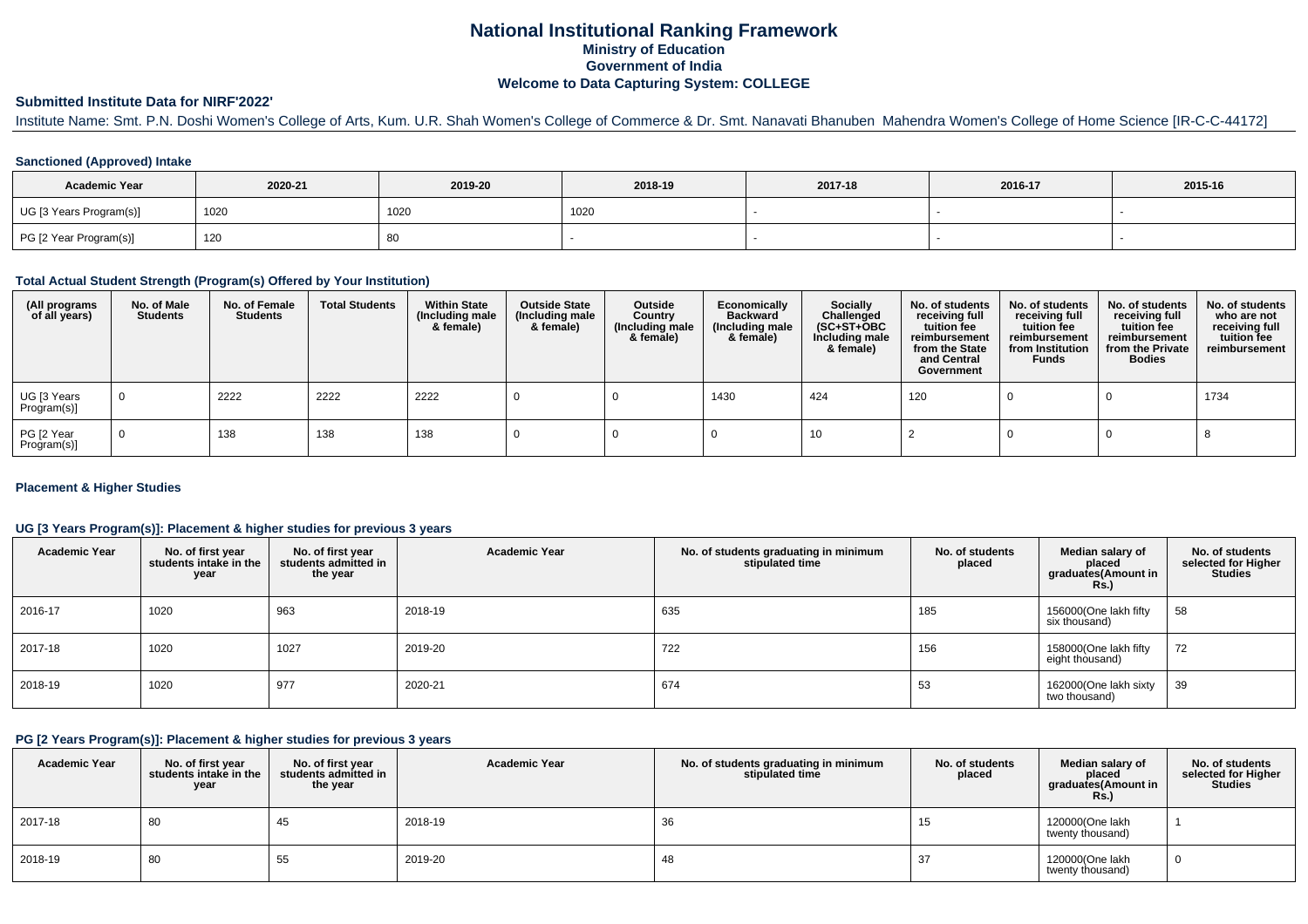| 2019-20 |  |  | ാവ വ<br>$1/1 - 1$ |  |  | )00/One lakh<br>ousand)<br>. <del>.</del> |  |
|---------|--|--|-------------------|--|--|-------------------------------------------|--|
|---------|--|--|-------------------|--|--|-------------------------------------------|--|

### **Financial Resources: Utilised Amount for the Capital expenditure for previous 3 years**

| <b>Academic Year</b>                                                                                 | 2020-21                                                   | 2019-20                                                                | 2018-19                                                              |  |  |  |  |  |  |  |
|------------------------------------------------------------------------------------------------------|-----------------------------------------------------------|------------------------------------------------------------------------|----------------------------------------------------------------------|--|--|--|--|--|--|--|
|                                                                                                      | <b>Utilised Amount</b>                                    | <b>Utilised Amount</b>                                                 | <b>Utilised Amount</b>                                               |  |  |  |  |  |  |  |
| Annual Capital Expenditure on Academic Activities and Resources (excluding expenditure on buildings) |                                                           |                                                                        |                                                                      |  |  |  |  |  |  |  |
| Library                                                                                              | 98143 (Ninety Eight Thousand One Hundred and Forty Three) | 218877 (Two Lakh Eighteen Thousand Eight Hundred and<br>Seventy Seven) | 191230 (One Lakh Ninety One Thousand Two Hundred and<br>Thirty)      |  |  |  |  |  |  |  |
| New Equipment for Laboratories                                                                       | 0 (Zero)                                                  | 220166 (Two Lakh Twenty Thousand One Hundred and Sixty<br>Six)         | 0 (Zero)                                                             |  |  |  |  |  |  |  |
| Other expenditure on creation of Capital Assets (excluding<br>expenditure on Land and Building)      | 30584 (Thirty Thousand Five Hundred and Eighty Four)      | 705479 (Seven Lakh Five Thousand Four Hundred and<br>Seventy Nine)     | 443661 (Four Lakh Forty Three Thousand Six Hundred and<br>Sixty One) |  |  |  |  |  |  |  |

### **Financial Resources: Utilised Amount for the Operational expenditure for previous 3 years**

| <b>Academic Year</b>                                                                                                                                                                            | 2020-21                                                                                  | 2019-20                                                                                   | 2018-19                                                                                |  |  |  |  |  |  |  |
|-------------------------------------------------------------------------------------------------------------------------------------------------------------------------------------------------|------------------------------------------------------------------------------------------|-------------------------------------------------------------------------------------------|----------------------------------------------------------------------------------------|--|--|--|--|--|--|--|
|                                                                                                                                                                                                 | <b>Utilised Amount</b>                                                                   |                                                                                           | <b>Utilised Amount</b>                                                                 |  |  |  |  |  |  |  |
| <b>Annual Operational Expenditure</b>                                                                                                                                                           |                                                                                          |                                                                                           |                                                                                        |  |  |  |  |  |  |  |
| Salaries (Teaching and Non Teaching staff)                                                                                                                                                      | 92955222 (Nine Crore Twenty Nine Lakh Fifty Five Thousand<br>Two Hundred and Twenty Two) | 91963857 (Nine Crore Nineteen Lakh Sixty Three Thousand<br>Eight Hundred and Fifty Seven) | 78520148 (Seven Crore Eighty Five Lakh Twenty Thousand<br>One Hundred and Forty Eight) |  |  |  |  |  |  |  |
| Maintenance of Academic Infrastructure or consumables and<br>other running expenditures (excluding maintenance of hostels<br>and allied services, rent of the building, depreciation cost, etc) | 1262502 (Twelve Lakh Sixty Two Thousand Five Hundred and<br>Two)                         | 318805 (Three Lakh Eighteen Thousand Eight Hundred and<br>Five)                           | 530636 (Five Lakh Thirty Thousand Six Hundred and Thirty<br>Six)                       |  |  |  |  |  |  |  |
| Seminars/Conferences/Workshops                                                                                                                                                                  | 70100 (Seventy Thousand and One Hundred)                                                 | 334298 (Three Lakh Thirty Four Thousand Two Hundred and<br>Ninety Eight)                  | 154379 (One Lakh Fifty Four Thousand Three Hundred and<br>Seventy Nine)                |  |  |  |  |  |  |  |

### **PCS Facilities: Facilities of physically challenged students**

| 1. Do your institution buildings have Lifts/Ramps?                                                                                                         | Yes, more than 80% of the buildings |
|------------------------------------------------------------------------------------------------------------------------------------------------------------|-------------------------------------|
| 2. Do your institution have provision for walking aids, including wheelchairs and transportation from one building to another for<br>handicapped students? | Yes                                 |
| 3. Do your institution buildings have specially designed toilets for handicapped students?                                                                 | Yes, more than 40% of the buildings |

## **Faculty Details**

| Srno | Name                         | Age | Designation                | Gender | Qualification | Experience (In<br>Months) | <b>Currently working</b><br>with institution? | <b>Joining Date</b> | <b>Leaving Date</b> | <b>Association type</b> |
|------|------------------------------|-----|----------------------------|--------|---------------|---------------------------|-----------------------------------------------|---------------------|---------------------|-------------------------|
|      | Mr Gunvant<br>Rachchh        | 58  | Associate Professor        | Male   | CA            | 384                       | Yes                                           | 26-06-1989          | $-$                 | Regular                 |
| 2    | Mr Vimal K Ashar             | 59  | Associate Professor        | Male   | CA            | 396                       | Yes                                           | 19-06-1988          | $- -$               | Regular                 |
| 3    | Dr Manisha Parelkar          | 54  | Associate Professor        | Female | Ph.D          | 360                       | Yes                                           | 20-06-1991          | $\sim$              | Regular                 |
| 4    | Dr Madhumita<br>Bandyopadhya | 52  | Associate Professor        | Female | Ph.D          | 300                       | Yes                                           | 20-06-1996          | $-$                 | Regular                 |
| 5    | Mrs Geeta R Jadhav           | 48  | <b>Assistant Professor</b> | Female | <b>SET</b>    | 204                       | Yes                                           | 06-08-2004          | $-$                 | Regular                 |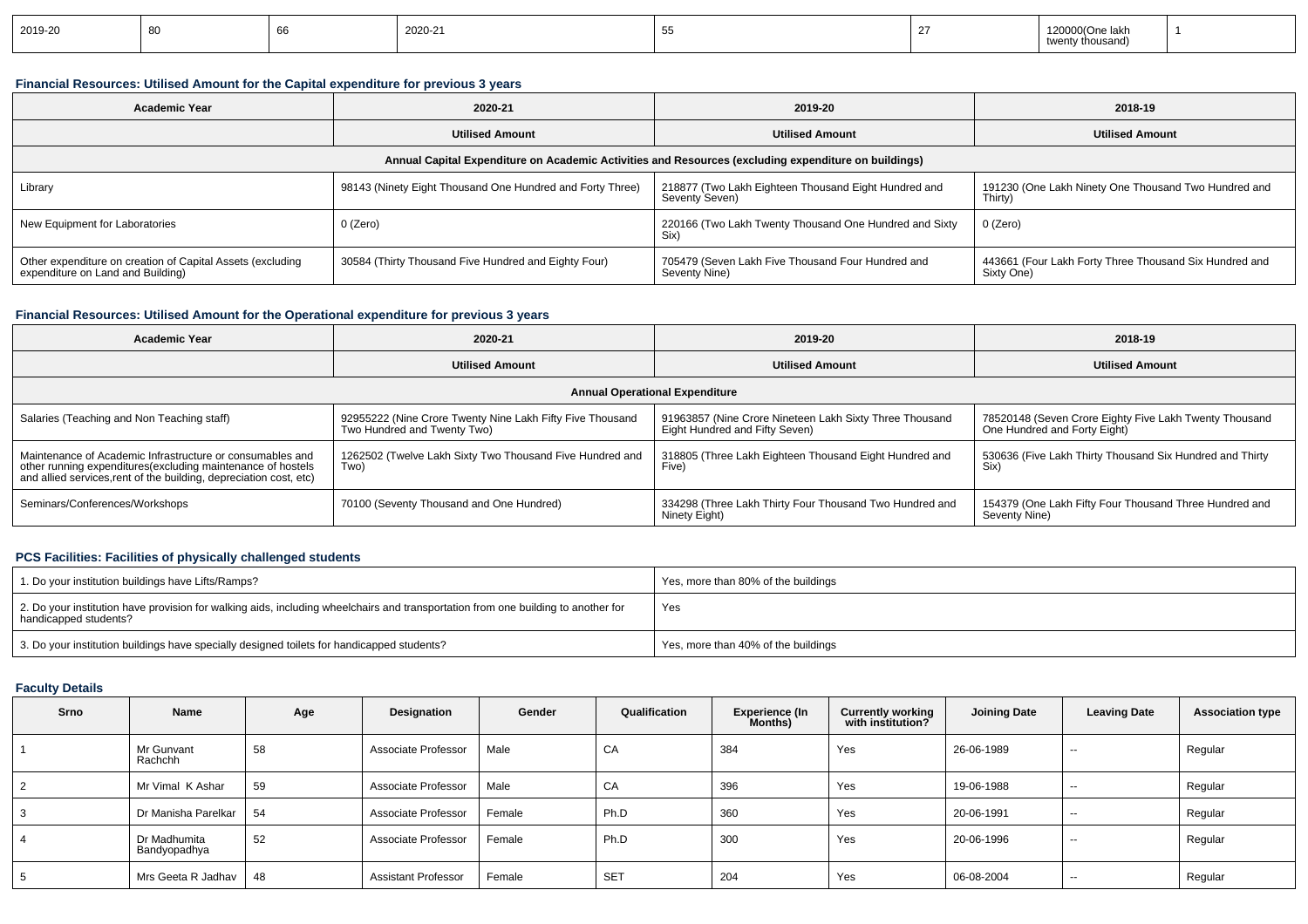| 6              | Dr Sachin Bhumbe         | 38 | <b>Assistant Professor</b> | Male   | Ph.D                    | 156 | Yes | 11-08-2008 | $\overline{\phantom{a}}$ | Regular             |
|----------------|--------------------------|----|----------------------------|--------|-------------------------|-----|-----|------------|--------------------------|---------------------|
| $\overline{7}$ | Dr Ritu Bhatia           | 48 | <b>Assistant Professor</b> | Female | Ph.D                    | 120 | Yes | 01-10-2011 | ⊷.                       | Regular             |
| 8              | Mr Meet Shinde           | 32 | <b>Assistant Professor</b> | Male   | <b>NET</b>              | 84  | Yes | 11-09-2014 | Ξ.                       | Regular             |
| 9              | Dr Aarti Varma           | 41 | <b>Assistant Professor</b> | Female | Ph.D                    | 72  | Yes | 10-09-2015 | -−                       | Regular             |
| 10             | Mrs Suchita Bhovar       | 38 | <b>Assistant Professor</b> | Female | <b>MCA</b>              | 144 | Yes | 11-07-2008 | $\overline{a}$           | Regular             |
| 11             | Mrs Madhuri Zamvar       | 41 | <b>Assistant Professor</b> | Female | CA                      | 84  | Yes | 19-08-2014 | Ξ.                       | Regular             |
| 12             | Mrs Vagishwari<br>Gore   | 52 | Associate Professor        | Female | <b>SET</b>              | 324 | Yes | 12-09-1994 | ⊷.                       | Regular             |
| 13             | Dr Neeta P Shah          | 58 | Associate Professor        | Female | Ph.D                    | 204 | Yes | 06-08-2004 | Ξ.                       | Regular             |
| 14             | Mrs Amita<br>Kendurkar   | 43 | <b>Assistant Professor</b> | Female | <b>SET</b>              | 180 | Yes | 09-10-2006 | $\overline{\phantom{a}}$ | Regular             |
| 15             | Mrs Amrita Behel         | 48 | <b>Assistant Professor</b> | Female | <b>SET</b>              | 144 | Yes | 19-01-2009 | $\sim$                   | Regular             |
| 16             | Mr Raju Chauhan          | 42 | <b>Assistant Professor</b> | Male   | <b>NET</b>              | 84  | Yes | 11-09-2014 | Ξ.                       | Regular             |
| 17             | Dr Ved Prakash<br>Dubey  | 40 | <b>Assistant Professor</b> | Male   | Ph.D                    | 72  | Yes | 01-09-2015 | --                       | Regular             |
| 18             | Mrs Malti Singh          | 33 | <b>Assistant Professor</b> | Female | <b>NET</b>              | 60  | Yes | 01-10-2016 | $\overline{\phantom{a}}$ | Regular             |
| 19             | Dr Veena Shete           | 42 | <b>Assistant Professor</b> | Female | Ph.D                    | 132 | Yes | 01-07-2008 | -−                       | Regular             |
| 20             | Ms Shraddha<br>Karande   | 29 | <b>Assistant Professor</b> | Female | M.E.                    | 72  | Yes | 01-07-2015 | ⊷.                       | Regular             |
| 21             | Mr Hemant<br>Vishwakarma | 38 | <b>Assistant Professor</b> | Male   | M.Sc.                   | 60  | Yes | 01-07-2016 | -−                       | Adhoc / Contractual |
| 22             | Mrs Lopa<br>Devrukhkar   | 34 | <b>Assistant Professor</b> | Female | <b>NET</b>              | 132 | Yes | 01-12-2010 | $\overline{\phantom{a}}$ | Regular             |
| 23             | Dr Manju Prabha          | 59 | Associate Professor        | Female | Ph.D                    | 384 | Yes | 26-06-1989 | Ξ.                       | Regular             |
| 24             | Dr Asha Menon            | 58 | Associate Professor        | Female | Ph.D                    | 312 | Yes | 01-07-1995 | Ξ.                       | Regular             |
| 25             | Dr Manjula D<br>Chheda   | 46 | Associate Professor        | Female | Ph.D                    | 204 | Yes | 06-08-2004 | ⊷.                       | Regular             |
| 26             | Dr Shaili V Gala         | 45 | <b>Assistant Professor</b> | Female | Ph.D                    | 132 | Yes | 17-08-2010 | $\sim$                   | Regular             |
| 27             | Dr Shivaji Methe         | 40 | <b>Assistant Professor</b> | Male   | Ph.D                    | 84  | Yes | 11-09-2014 | --                       | Regular             |
| 28             | Dr Santosh Vadhrya       | 39 | <b>Assistant Professor</b> | Male   | Ph.D                    | 72  | Yes | 15-09-2015 | $\overline{\phantom{a}}$ | Regular             |
| 29             | Mrs Ketaki<br>Deshpande  | 41 | Assistant Professor        | Female | <b>NET</b>              | 228 | Yes | 02-05-2002 |                          | Regular             |
| $30\,$         | Mrs Swati Suchak         | 36 | <b>Assistant Professor</b> | Female | $\mathsf{B}.\mathsf{E}$ | 132 | Yes | 20-07-2009 | ш.                       | Regular             |
| 31             | Mrs Anburani<br>Anthony  | 31 | <b>Assistant Professor</b> | Female | M.COM                   | 72  | Yes | 07-07-2015 | ш.                       | Regular             |
| 32             | Ms Vijayalakshmi R       | 40 | <b>Assistant Professor</b> | Female | <b>NET</b>              | 72  | No  | 01-12-2006 | 31-07-2021               | Regular             |
| 33             | Adv Manjiri Kulkarni     | 54 | <b>Assistant Professor</b> | Female | LLB                     | 144 | Yes | 01-07-2009 | ц.                       | Adhoc / Contractual |
| 34             | Mrs Madhuri A<br>Vaidya  | 56 | Associate Professor        | Female | M.A                     | 408 | Yes | 05-10-1987 | --                       | Regular             |